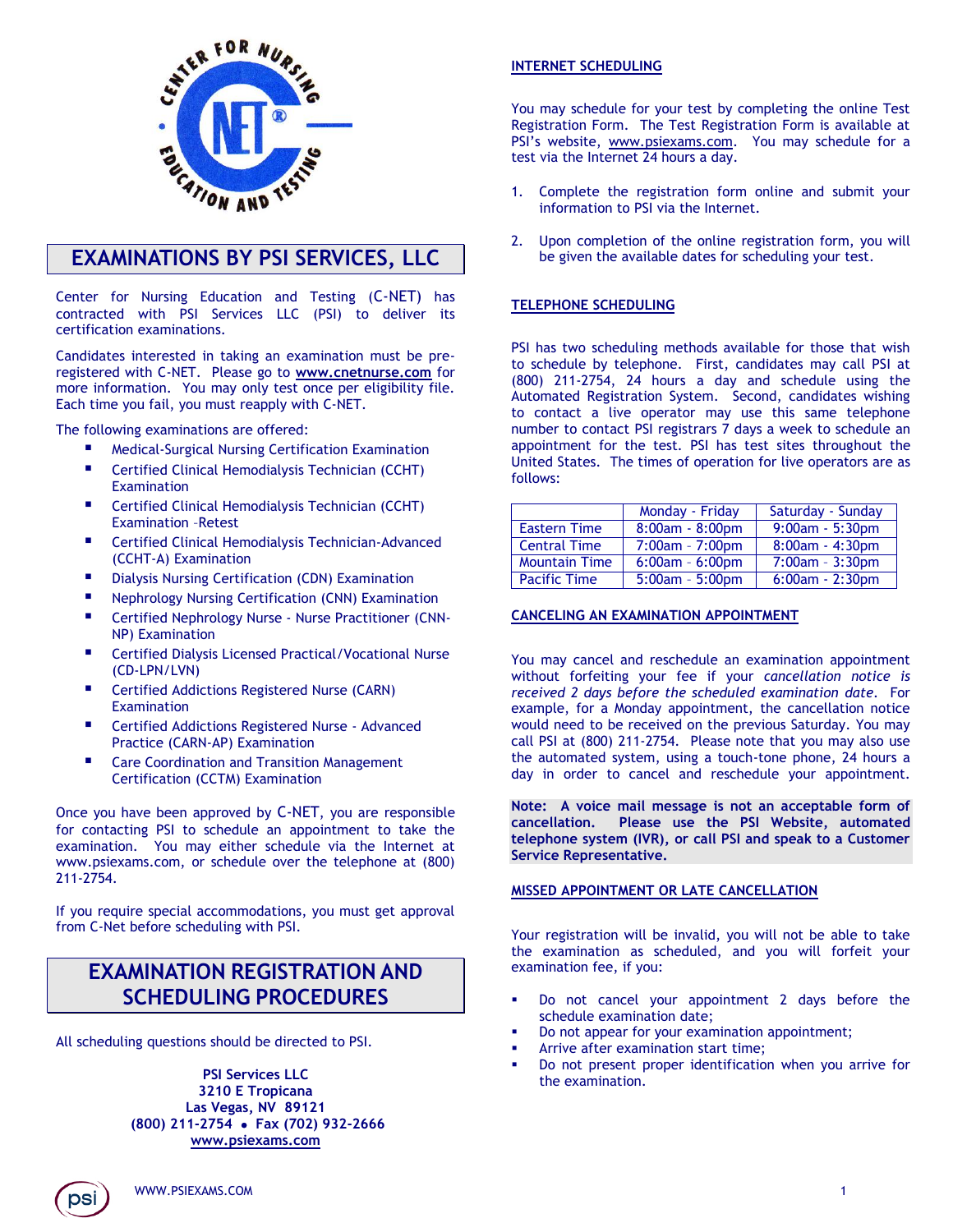### **EXAMINATION SITE CLOSING FOR AN EMERGENCY**

In the event that severe weather or another emergency forces the closure of an examination site on a scheduled examination date, your examination will be rescheduled. PSI personnel will attempt to contact you in this situation. However, you may check the status of your examination schedule by calling (800) 211-2754. Every effort will be made to reschedule your examination at a convenient time as soon as possible. You may also check our website at www.psiexams.com.

### **EXAMINATION SITE LOCATIONS**

There are nationwide examination centers. You will be provided with the locations upon scheduling for your examination. Go to [www.psiexams.com](http://www.psiexams.com/) for a listing of sites.

## **REPORTING TO THE EXAMINATION SITE**

**On the day of the examination, you should arrive 30 minutes before your appointment**. This extra time is for sign-in, identification, and familiarizing you with the examination process. *If you arrive late, you may not be admitted to the examination site and you will forfeit your examination registration fee.*

### **REQUIRED IDENTIFICATION**

- **You must provide 1 form of identification.** This must be a VALID form of government-issued identification (Driver's License, State ID, Passport) which bears your signature and has your photograph.
- **N** Temporary identification will NOT be accepted, even if presented with an expired photo ID.

If you cannot provide the required identification, you must call (800) 211-2754 at least 3 weeks prior to your scheduled appointment to arrange a way to meet this security requirement. *Failure to provide ALL of the required identification at the time of the examination without notifying PSI is considered a missed appointment and you will not be able to take the examination at that time.*

### **SECURITY PROCEDURES**

The following security procedures will apply during the examination:

**You will be given 2 pieces of scratch paper and a pencil. These will be returned to the proctor at the time of check out.** 

**An online calculator will be available for the following 2 examinations only: Certified Clinical Hemodialysis Technician (CCHT) and Certified Clinical Hemodialysis Technician (CCHT) Retest.**

**Other than this no calculators are allowed.**

- NO conversing or any other form of communication among candidates is permitted once you enter the examination area.
- Please be advised that children, cell phones, pagers, cameras, programmable electronic devices and recording devices of any kind are NOT allowed to enter PSI testing centers. Additionally, **NO personal items are to enter the testing centers, including handbags, backpacks, heavy coats, etc. PSI will not be responsible for any personal items, and suggests that you leave such items in another safe place, of your choosing.**
- No smoking, eating, or drinking will be allowed at the examination site.
- You may not exit the building during the examination.
- Copying or communicating examination content is a violation of PSI security policy and the State Law. Either one may result in the disqualification of examination results and may lead to legal action.

## **TAKING THE EXAMINATION BY COMPUTER**

Taking the PSI examination by computer is simple. You do not need any computer experience or typing skills. You will use fewer keys than you use on a touch-tone telephone. All response keys are colored and have prominent characters. An illustration of the special keyboard is shown here. You may also use the mouse.



### **IDENTIFICATION SCREEN**

You will be directed to a semiprivate testing station to take the examination. When you are seated at the testing station, you will be prompted to confirm your name, identification number, and the examination for which you are registered.

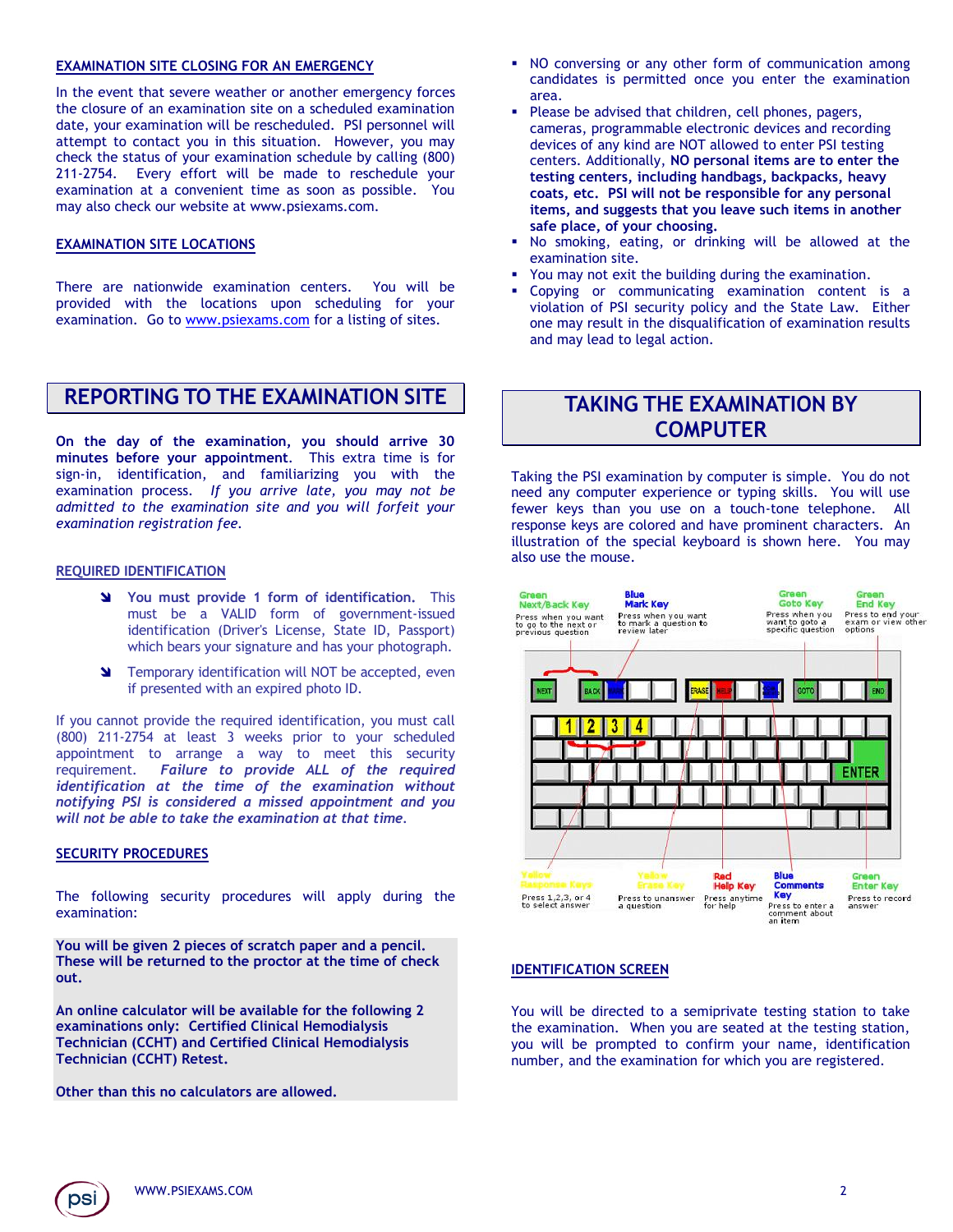### **TUTORIAL**

Before you start your examination, an introductory tutorial to the computer and keyboard is provided on the computer screen. The time you spend on this tutorial, up to 15 minutes, DOES NOT count as part of your examination time. Sample questions are included following the tutorial so that you may practice using the keys, answering questions, and reviewing your answers.

One question appears on the screen at a time. During the examination, minutes remaining will be displayed at the top of the screen and updated as you record your answers.

### **EXAMINATION QUESTION EXAMPLE**

During the examination, you should press 1, 2, 3, or 4 to select your answer or press "MARK" to mark it for later review. You should then press "ENTER" to record your answer and move on to the next question. A sample question display follows:

|    |                                     |             |                                                                     |           |           | m Mark Comments M Goto ? Help | $X$ End |
|----|-------------------------------------|-------------|---------------------------------------------------------------------|-----------|-----------|-------------------------------|---------|
|    | Question: 3 of 40                   | Answered: 2 | Unanswered: 1                                                       | Marked: 0 | View: All | Time Left(Min): 359           |         |
| 3, |                                     |             | What do the stars on the United States of America's flag represent? |           |           |                               |         |
|    | (Choose from the following options) |             |                                                                     |           |           |                               |         |
|    | 1. Presidents                       |             |                                                                     |           |           |                               |         |
|    | 2. Colonies                         |             |                                                                     |           |           |                               |         |
|    | 3. States                           |             |                                                                     |           |           |                               |         |
|    | 4. Wars                             |             |                                                                     |           |           |                               |         |
|    |                                     |             |                                                                     |           |           |                               |         |
|    |                                     |             | << Back                                                             | Next      |           |                               |         |

IMPORTANT: After you have entered your responses, you will later be able to return to any question(s) and change your response, provided the examination time has not run out.

# **SCORE REPORTING**

Your score will be given to you immediately following completion of the examination. The following summary describes the score reporting process:

- **On screen** your score will appear immediately on the computer screen. This will happen automatically at the end of the time allowed for the examination;
	- If you pass, you will immediately receive a successful notification.
	- If you **do not pass**, you will receive a diagnostic report indicating your strengths and weaknesses by examination type with the score report.
- **On paper** an unofficial score report will be printed at the examination site.